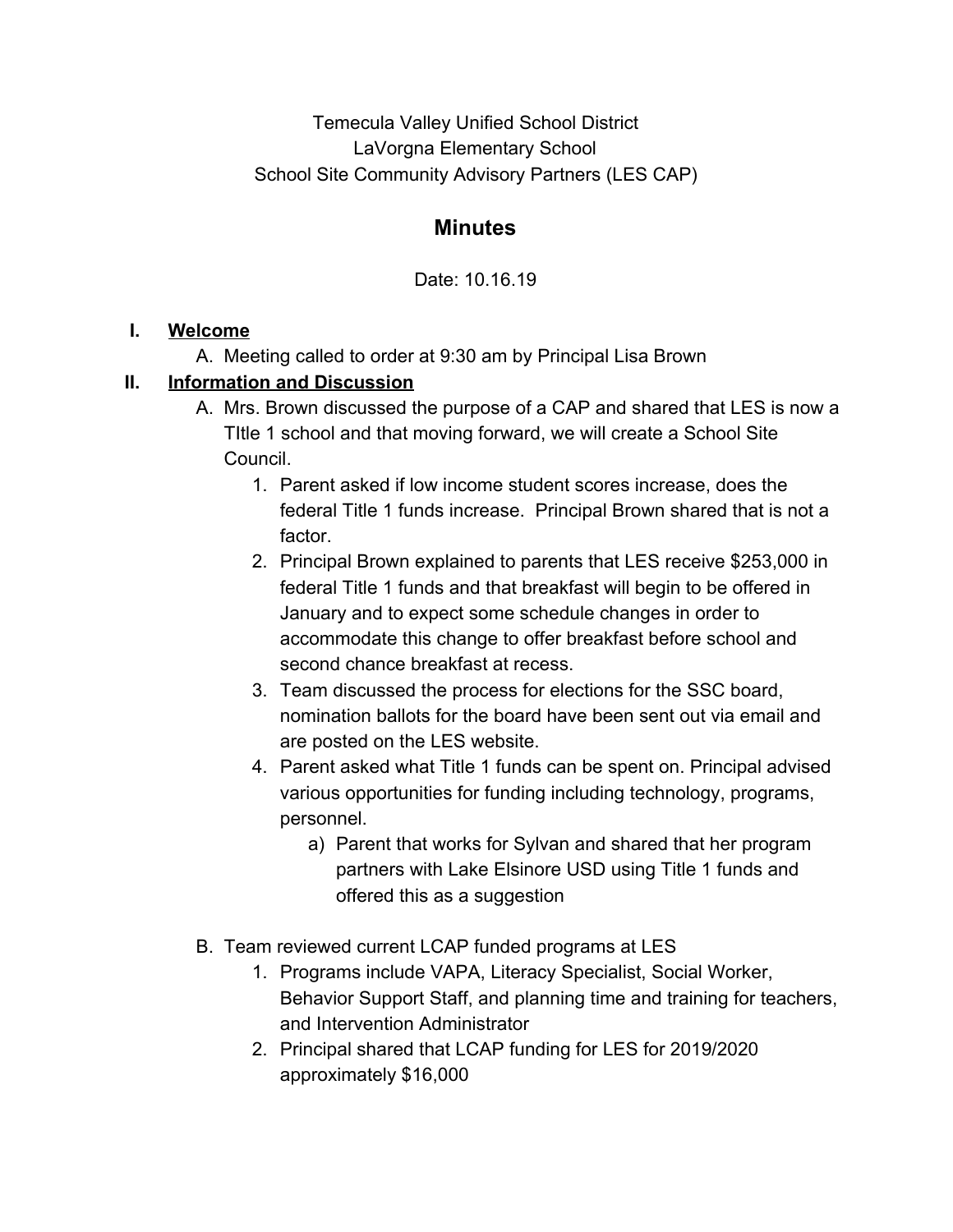- a) Parents inquired if this is separate from Title 1 funds and principal explained they are separate sources of funding.
- C. Data Analysis
	- 1. EL student data was reviewed and for 2018/2019, there was an increase in students RFED'd. The RFEP student progress monitoring shows these students are making good progress academically.
	- 2. Team reviewed ELA CAASPP data:
		- a) In ELA: LES increased overall from 2018 to 2019. In the Standard Not Met category, there was a 4% decrease.
		- b) In Math: LES increased overall from 2018 to 2019. Team discussed the reading comprehension component as a factor in proficiency
		- c) Principal reviewed student sub-groups in both ELA and Math comparing across years 2016-2019.
		- d) Principal reviewed the estimated preliminary CAASPP dashboard data for ELA/Math/Attendance/Suspensions in comparison from 2017/2018 to 2018/2019
	- 3. Principal reviewed TVUSD and Site GoalsSite Needs
		- a) Parent provided feedback that while CAASPP data is important, she wanted a commitment that LES not strictly "teach to the test" and that learning is more than the data on the state test. Admin agreed with parent that the culture and climate on our campus captures more than the one measure of CAASPP and that deep learning and critical thinking are important components of each classroom on campus.

## **D. Input/ Feedback**

- a. General
	- i. Parent suggested that student supports and interventions be integrated in the classroom vs. pull out since there can be a stigma for students.
	- ii. Parent shared there are many military and commuting working parents that are not sure how to support their children to complete homework. Parent suggested a supplemental homework support after school, and expressed this would be a support for both parents and children.